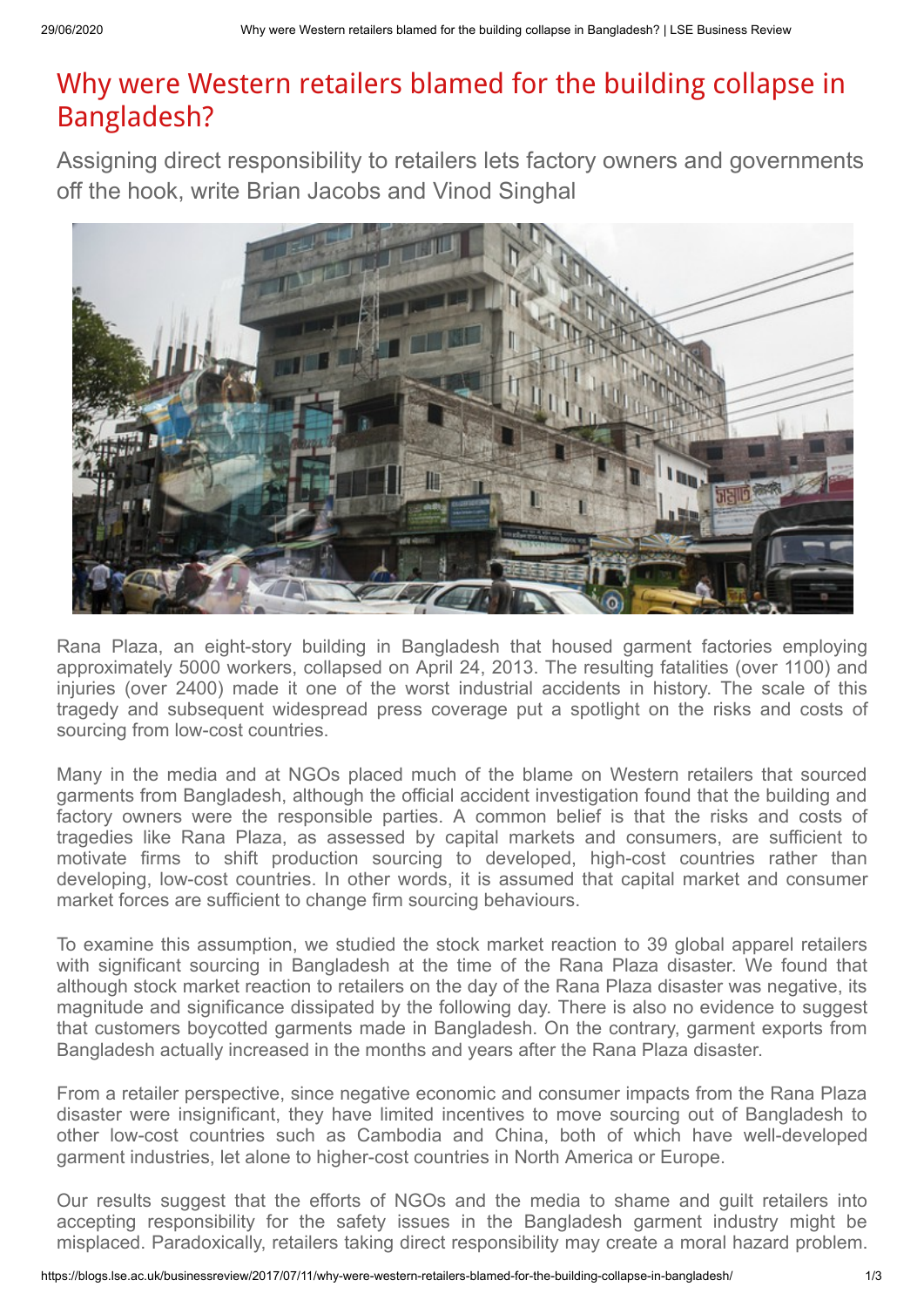## 29/06/2020 Why were Western retailers blamed for the building collapse in Bangladesh? | LSE Business Review

Bangladesh suffers from a high level of government corruption as measured both by Transparency International and the World Bank. At least 10 per cent of the Bangladeshi parliament members are garment factory owners. These members use their influence to keep wages low and maintain political clout for favourable treatment of the garment industry, including lax safety regulations.

If Western retailers assume direct responsibility in such corrupt and politically connected environments, they risk becoming the scapegoat for factory owners that do not follow safety guidelines. Further, requiring retailers to assume direct responsibility for factory safety could even lead more retailers to leave Bangladesh since the possibility of future disasters cannot be ruled out, and the possibility of being tainted in the future is not negligible. If retailers exit on a large scale, garment workers in Bangladesh stand to lose.

In the wake of the Rana Plaza tragedy, major global retailers developed two different industry agreements aimed at improving factory working conditions. The Accord on Fire and Building Safety in Bangladesh (AFBSB) was established by a group dominated by European retailers, international labor organizations, and NGOs. An alternative agreement, the Alliance for Bangladesh Worker Safety (ABWS) was established by North American retailers. Instead of retailers inspecting and monitoring independently, these accords enable a more coordinated and cooperative effort, reducing duplication of inspections and monitoring, and providing better transparency and sharing of information. These accords seem to be a reasonable course of action for retailers to improve safety: monitor the workplace through inspections, identify deficiencies, give factory owners time and support to fix the problems, and use the threat of taking away business to ensure compliance.

The regulatory laws in Bangladesh are weak and the implementation is uneven and inconsistent. The Bangladeshi government must set and consistently enforce clear and comprehensive regulatory guidelines. The governments of buying firms in more developed economies can also play a role by altering trade agreements to pressure Bangladesh to improve worker rights and safety. For example, the US government suspended some trade privileges for Bangladesh as a result of the Rana Plaza disaster, and the EU entered a sustainability compact with the Bangladeshi government that included time-based actions to improve labor rights and factory safety.

Without such governmental policies, it seems unlikely Bangladeshi worker safety would substantively improve in the short term. The working conditions in Bangladesh might improve the most quickly if NGOs agree with the investigators and capital markets that the blame belongs with the factory owners who neglect safety, and with lax governmental enforcement, and then work cooperatively with various stakeholders to proactively address those issues.

The Rana Plaza disaster comprises four key elements that aid in assessing the applicability of our findings to other incidents: 1) the event had major, negative social impact with extensive media coverage; 2) buyers were largely located in developed economies; 3) the supply base was fragmented and opaque, and largely located in developing economies; and 4) consumer backlash was limited. To the extent that other events share these elements, insignificant stock market reactions might be expected. Unfortunately, these four factors are increasingly prevalent as supply chains are extended to the developing world. Thus, policymakers should not rely on market forces to reduce the likelihood of such tragedies, but will need to prepare, devise, and implement prevention strategies.

♣♣♣

*Notes:*

*This blog [post is based on the authors' paper The Effect of the Rana Plaza Disaster on](http://www.sciencedirect.com/science/article/pii/S0272696317300098) Shareholder Wealth of Retailers: Implications for Sourcing Strategies and Supply Chain*